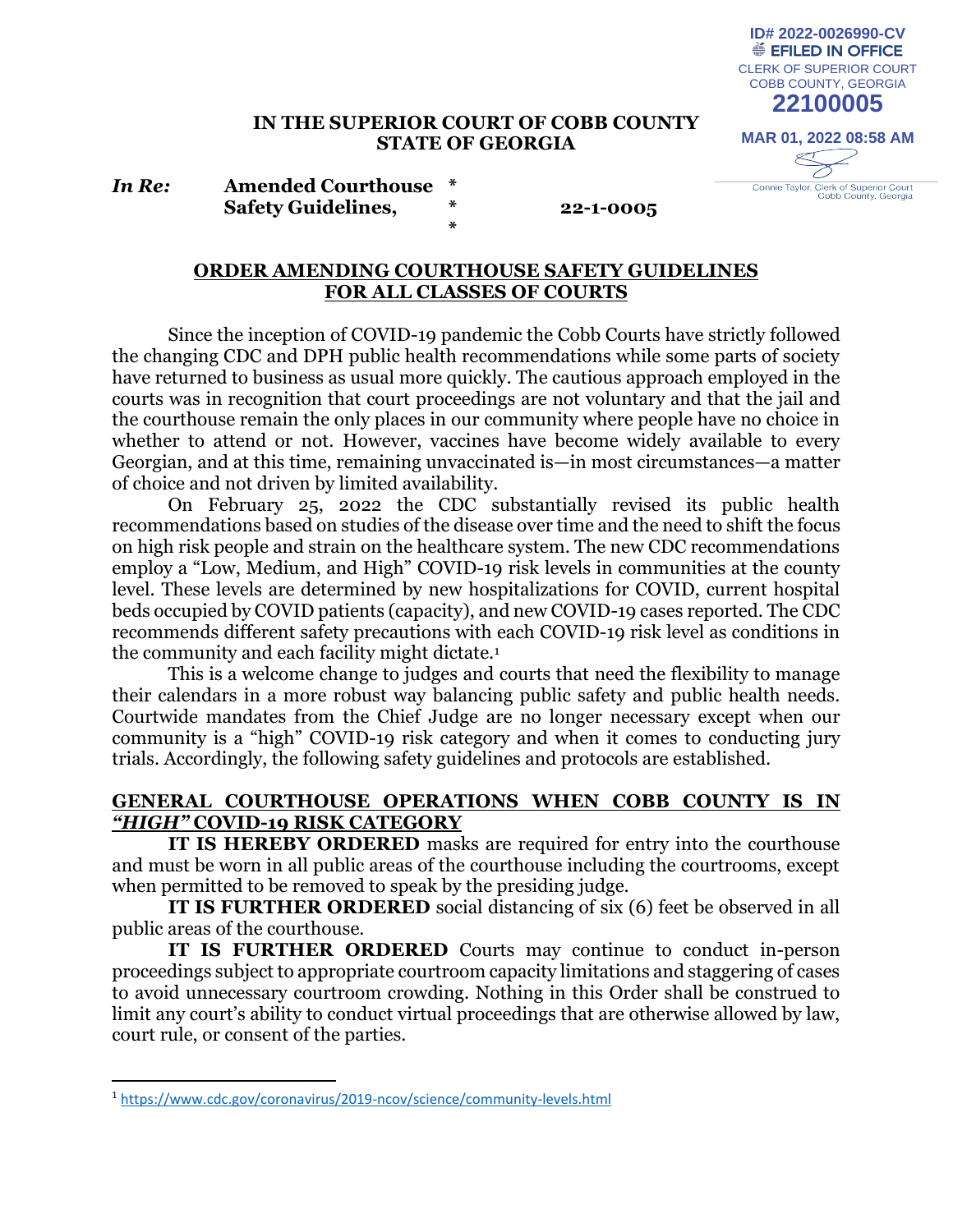#### **GENERAL COURTHOUSE OPERATIONS WHEN COBB COUNTY IS IN**  *"LOW"* **OR** *"MEDIUM"* **COVID-19 RISK CATEGORIES**

**IT IS HEREBY ORDERED** masks are optional but recommended for entry into the courthouse. High quality masks such N95 or KN95 masks are recommended for sensitive populations—including the unvaccinated and those with underlying health conditions—that place them at higher risk of severe disease. Be aware that individual judges may require masking in their respective courtrooms.

**IT IS FURTHER ORDERED** social distancing in the public areas of the courthouse are no longer required but individual judges may require it in their respective courtrooms.

**IT IS FURTHER ORDERED** Courts may continue to conduct in-person proceedings. Nothing in this Order shall be construed to limit any court's ability to conduct virtual proceedings that are otherwise allowed by law, court rule, or consent of the parties.

#### **SPECIAL JURY TRIALS OPERATIONS THAT SUPERCEDE THE GENERAL OPERATION GUIDELINES OUTLINED ABOVE**

Due to the length of time those in a jury trial spend with one another and the increased numbers that are sometimes present in a courtroom for a jury trial, the following guidelines are hereby ordered, and they shall supersede any inconsistent general operation guidelines outlined above.

## WHEN COBB IS IN A "LOW" or "MEDIUM" COVID-19 RISK CATEGORY **IT IS HEREBY ORDERED WITH REGARD TO JURY TRIALS:**

- Masks are *strongly encouraged* in the jury assembly room due to the numbers of people congregating in that room and the duration that they stay there.
- Social Distancing in the Jury Assembly Room is hereby reduced to three (3) feet.
- Masks are *encouraged* in the courtrooms, but not required unless directed by the presiding judge in their respective courtroom.
- Social distancing requirements in the courtrooms is modified as follows:
	- o Jurors that wish to sit in the jury box without regard to social distancing, may do so.
	- o Jurors that are not comfortable with sitting in the jury box may be spread out in the courtroom gallery observing three (3) feet of social distancing, or more if directed by the trial judge and courtroom capacity will allow for it.
- The regular jury deliberation rooms for each courtroom may be utilized at the discretion of the presiding judge.